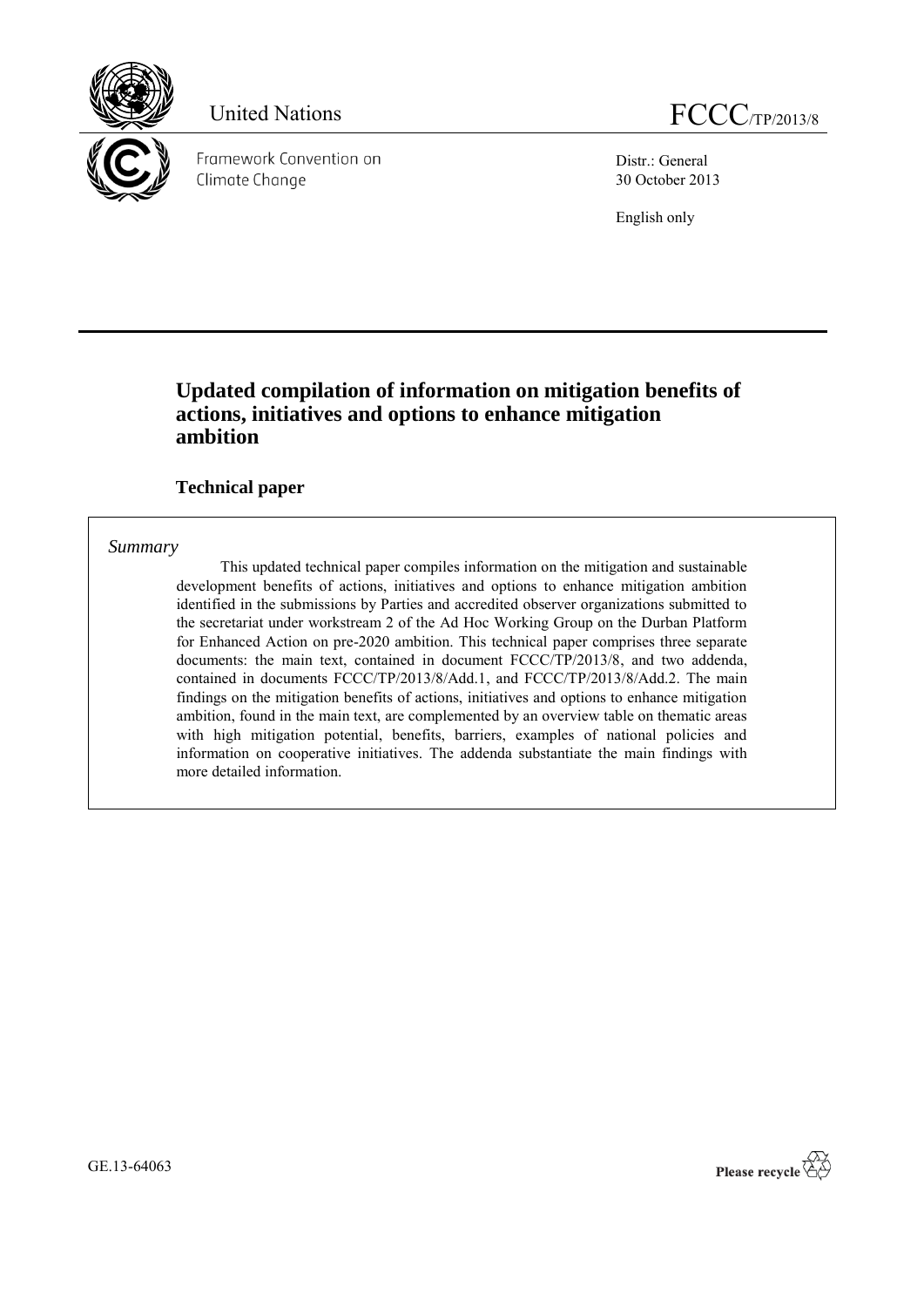## FCCC/TP/2013/8

# Contents

|    |    |                                             | Paragraphs | Page          |
|----|----|---------------------------------------------|------------|---------------|
|    |    |                                             | $1 - 8$    | 3             |
|    |    |                                             | $1 - 2$    | 3             |
|    | В. |                                             | $3-6$      | $\mathcal{E}$ |
|    |    |                                             |            | $\Delta$      |
|    | D. | Possible action by the Ad Hoc Working Group |            |               |
|    |    |                                             | 8          | 4             |
| H. |    |                                             | $9 - 28$   |               |
|    |    |                                             |            | 14            |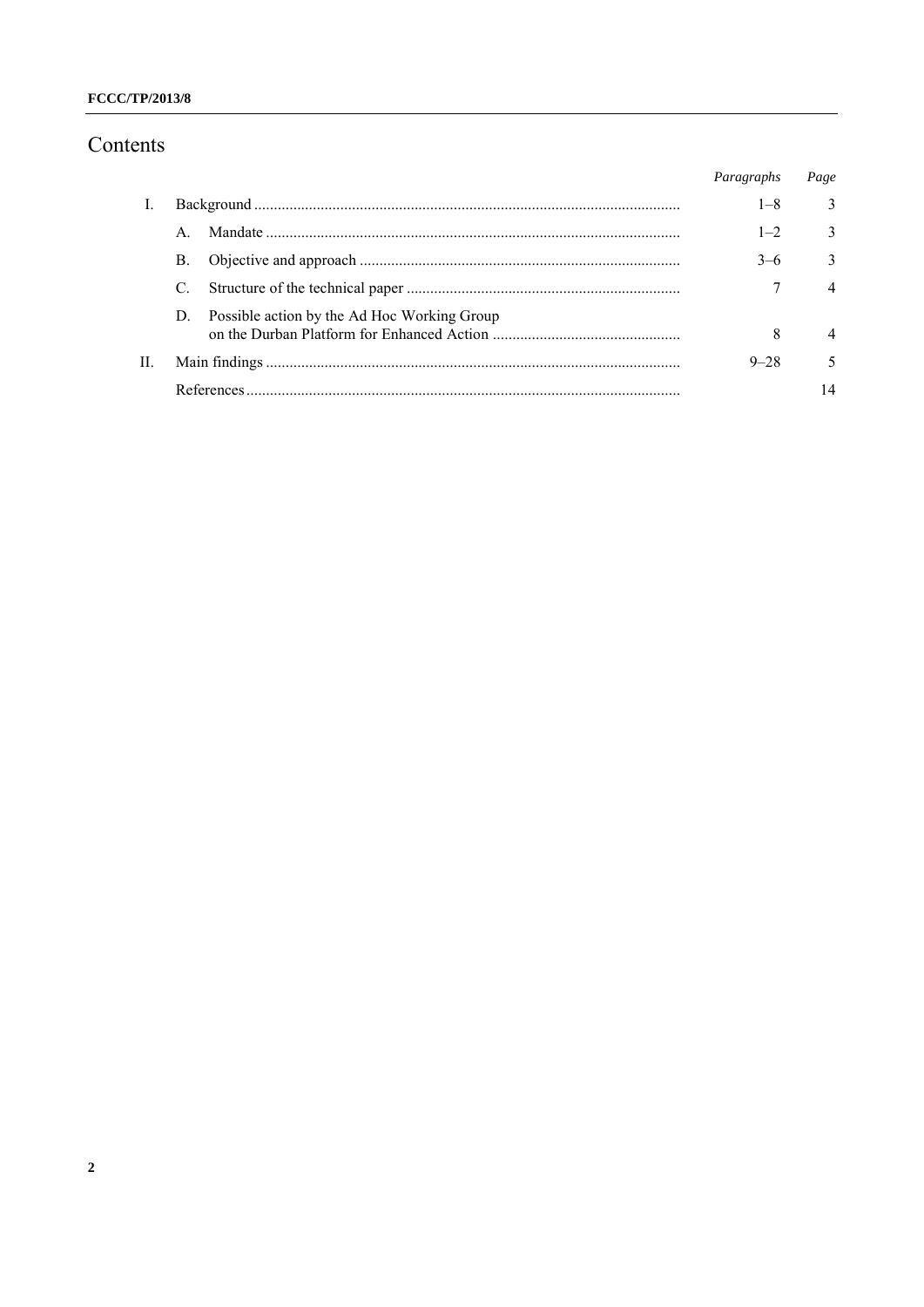## **I. Background**

## **A. Mandate**

1. This second version of the technical paper on mitigation benefits of actions, initiatives and options to enhance mitigation ambition was requested by the Ad Hoc Working Group on the Durban Platform for Enhanced Action (ADP) at the second part of its second session.<sup>1</sup> The first version of this technical paper was published on 28 May 2013 and is contained in document FCCC/TP/2013/4.

2. The technical paper compiles information, views and proposals on mitigation benefits of actions, initiatives and options to enhance ambition under the workplan on enhancing mitigation ambition, with a particular focus on 2013 and 2014. The information, views and proposals were submitted by Parties and observer organisations by two different deadlines, 1 March and 1 September 2013. 2 In the submissions, consideration was given to the following aspects:

(a) Mitigation and adaptation benefits, including resilience to the impacts of climate change;

- (b) Barriers and ways to overcome them, and incentives for actions;
- (c) Finance, technology and capacity-building to support implementation.<sup>3</sup>

## **B. Objective and approach**

3. The objective of this second version of the technical paper is to compile information on mitigation benefits of actions, initiatives and options to enhance mitigation ambition in order to promote action under workstream 2 of the ADP. <sup>4</sup> This technical paper is based on the 59 submissions, including the 43 submissions by Parties or groups of Parties and the 16 submissions by observer organizations received by the secretariat by 15 October 2013.

4. In addition to the submissions, the technical paper also covers contributions by Parties and cooperative initiatives provided at in-session workshops and round tables held in 2013<sup>5</sup> in accordance with the conclusions of the ADP.<sup>6</sup> The technical paper draws upon publications referred to in the submissions, including the United Nations Environment Programme (UNEP) and the Intergovernmental Panel on Climate Change (IPCC) and

<sup>1</sup> FCCC/ADP/2012/3, paragraph 33, and FCCC/ADP/2013/2, paragraph 36(a).

<sup>&</sup>lt;sup>2</sup> FCCC/ADP/2012/3, paragraph 31, and FCCC/ADP/2013/2, paragraph 33.

<sup>3</sup> Submissions under workstream 2 of the ADP made by Parties are available at <http://unfccc.int/bodies/awg/items/7398.php>, while those made by non-governmental organizations are available at <http://unfccc.int/parties\_observers/ngo/submissions/items/3689.php>.

<sup>4</sup> FCCC/ADP/2013/2, paragraph  $36(a)$ .

<sup>5</sup> In-session workshops on the pre-2020 ambition: low-emission development opportunities and the pre-2020 ambition: opportunities for mitigation and adaptation related to land use held during the first part of the second session of ADP and the in-session workshop on the pre-2020 ambition: energy transformation, including scaling up renewable energy, enhancing energy efficiency and consideration of carbon capture and storage held during the second part of the second session of ADP. Information on these workshops is available at

<sup>&</sup>lt;http://unfccc.int/meetings/warsaw\_nov\_2013/workshop/7735.php>.

<sup>6</sup> FCCC/ADP/2012/3, paragraphs 30 and 32.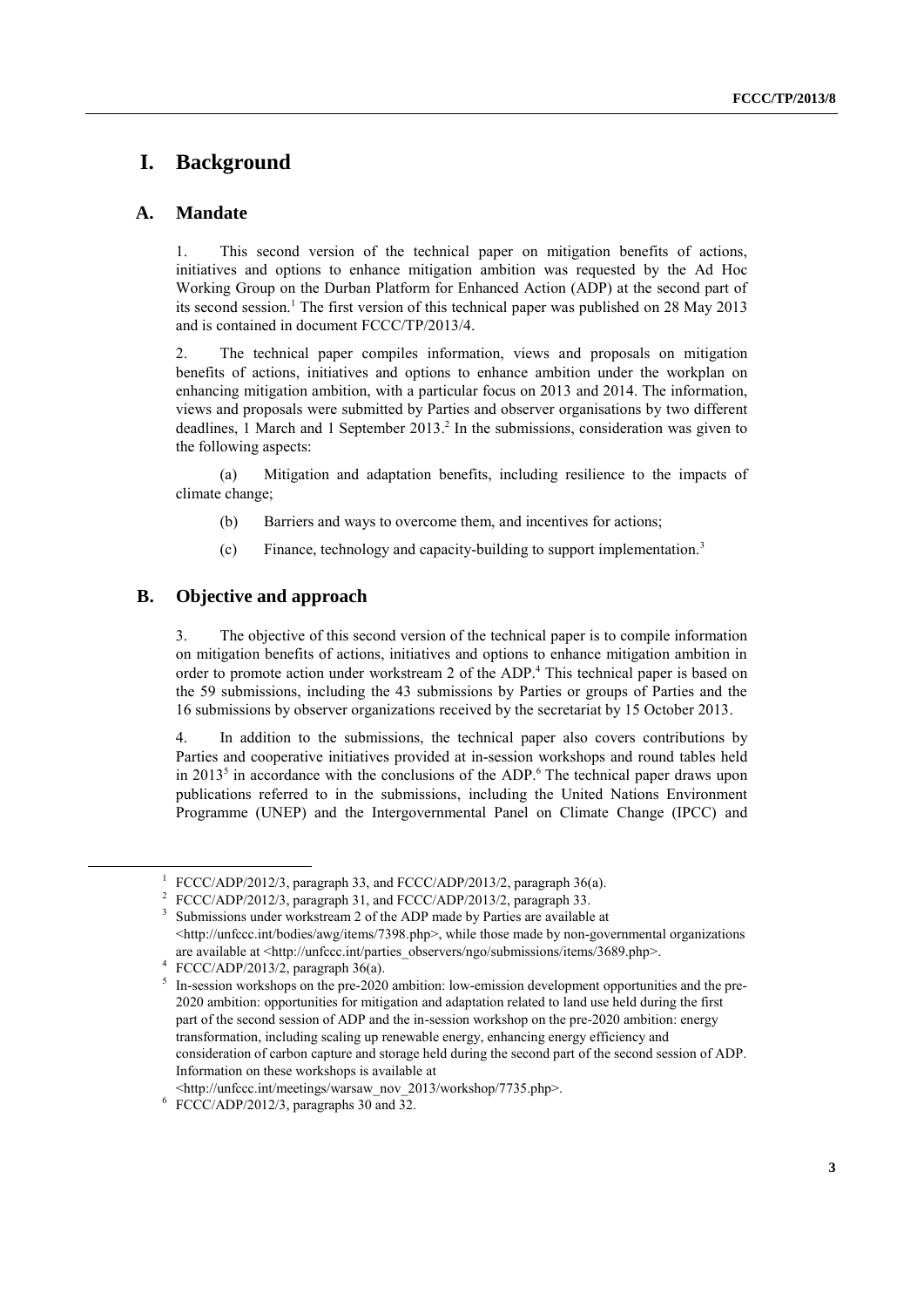specialized international organizations, such as the International Energy Agency (IEA), the International Monetary Fund and International Labour Organization.

5. Compared with the first version, this second version of the technical paper includes more detail on thematic areas with high mitigation potential and information on mitigation benefits of national actions and cooperative initiatives identified in the submissions. Information is organised by thematic area with high mitigation potential, focusing on energy supply, energy efficiency, renewable energy, transport (including international aviation and maritime transport), fossil-fuel subsidy reform, short-lived climate pollutants (including fluorinated gases), land use and waste. However, since the selection of the thematic areas is based on the areas covered in the submissions, there is some overlap in terms of coverage of mitigation potential and sustainable development benefits, barriers and incentives for mitigation actions for each thematic area. Examples of national actions and cooperative initiatives are also provided for each thematic area. This paper presents information on finance, technology and capacity-building to support the achievement of emission reduction pledges and implementation of mitigation action by developing countries. This second version also contains updated information on the options and next steps for the ADP to enhance mitigation ambition.

6. Information presented in this technical paper does not imply that there is consensus among Parties on issues and options covered in the submissions. Rather, it provides an overview of the information provided in the submissions, in accordance with its mandate.

#### **C. Structure of the technical paper**

7. The technical paper comprises a main text and two addenda. The main text contains a summary of the main findings, which are substantiated in the two addenda with more detailed information. Addendum 1 starts with an overview of the existing emission reduction pledges made by developed and developing country Parties under the Cancun Agreements and the projected emissions gap in 2020 (chapters II and III). It then provides a compilation of information on mitigation potential, benefits, barriers and incentives, and examples of national policies and cooperative initiatives grouped by key thematic areas with a high mitigation potential (chapter IV). Addendum 1 also contains information on the views on finance, technology and capacity-building to support implementation (chapter V). Addendum 2 provides an overview of the possible options to enhance mitigation ambition and next steps under workstream 2 of the ADP in advancing its work plan on enhancing mitigation ambition.

## **D. Possible action by the Ad Hoc Working Group on the Durban Platform for Enhanced Action**

8. The ADP may wish to consider this compilation of information on mitigation benefits of actions, initiatives and options to enhance mitigation ambition, in particular the options related to enhancing mitigation ambition through pledges, national actions and financial, technological and capacity-building support. Having done so, it may wish to consider which specific next steps could be undertaken by the ADP in order to advance the work plan on enhancing mitigation ambition, with a particular focus on 2014 and beyond.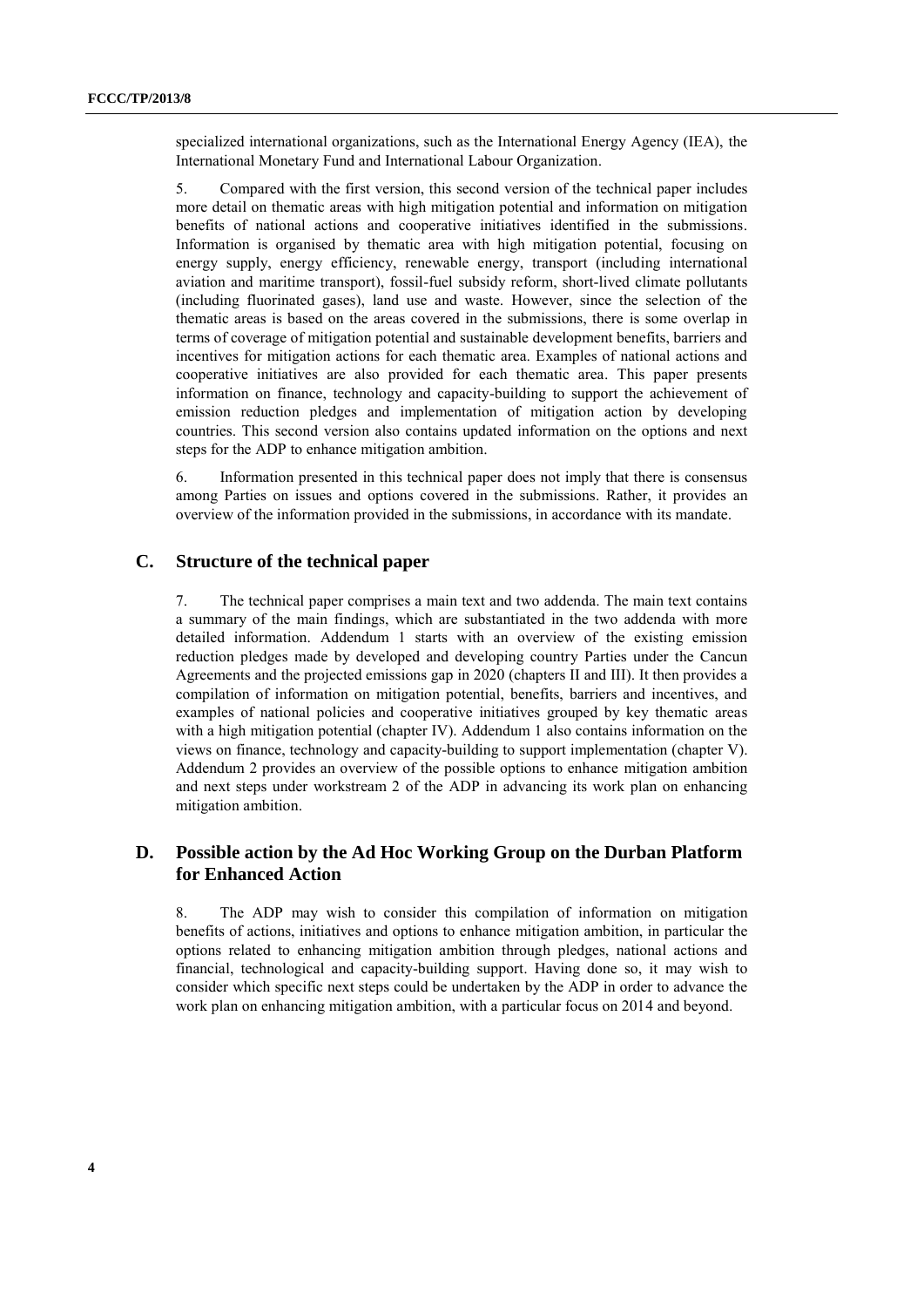## **II. Main findings**

#### Box 1 **Key messages**

- Emission reduction pledges have been made by more than 90 Parties whose emissions and removals represent around 80 per cent of the global total emissions, including emissions and removals from land use, land-use change and forestry. These pledges are significant but far from sufficient to close the emissions gap between the existing emission pathways and those consistent with the 2 °C upper limit on warming agreed by Parties at the United Nations Climate Change Conference held in Cancun, Mexico.
- While many Parties express a sense of urgency to close the gap as we approach 2020, this has yet to be translated into sufficient actions to attain to the 2 °C limit.
- However, there is ample technical mitigation potential to cover the emissions gap through policies, actions and initiatives in the thematic areas with high mitigation potential, but Parties face policy and political barriers that prevent them from fully realizing this potential.
- Significant experience exists in implementing policies, measures, actions and best practices that address policy barriers and also bring about substantial mitigation and sustainable development benefits, including under the clean development mechanism. Achieving emission reductions and harnessing sustainable development benefits through successful replication and scaling up of such policies is a major incentive and driving force behind further emission reductions.
- Cooperative initiatives that bring together different stakeholder groups, such as central and local governments, private sector, industry and civil society, across a number of thematic areas can contribute to enhancing Parties' efforts towards the implementation of the pledges and actions.
- Support is essential for developing countries as an incentive for stronger national action.
- The Convention, through its institutions, provides a framework and mechanisms for delivery of finance, technology development and transfer, and capacity-building. However, further discussions are necessary under workstream 2 of the Ad Hoc Working Group on the Durban Platform for Enhanced Action (ADP) on how to deploy support in such a way that it results in enhanced action.
- Under the ADP, Parties identified options to enhance ambition through pledges, national actions and related support as well as urgent measures that need to be taken in 2014 and 2015 at all levels. In addition, Parties suggest to continue with the technical and political work to foster cooperation and create a strong momentum for enhanced action.

9. Central to the Cancun Agreements adopted by Parties in 2010 is the decision to hold the increase in the global average temperature below 2 °C (the 2 °C goal), or below 1.5 °C, above pre-industrial levels.<sup>7</sup> In order to contribute to this goal, more than 90 Parties made conditional and unconditional pledges to reduce emissions by 2020 under the Cancun

 $\frac{7}{1}$  Decision 1/CP.16, paragraph 4.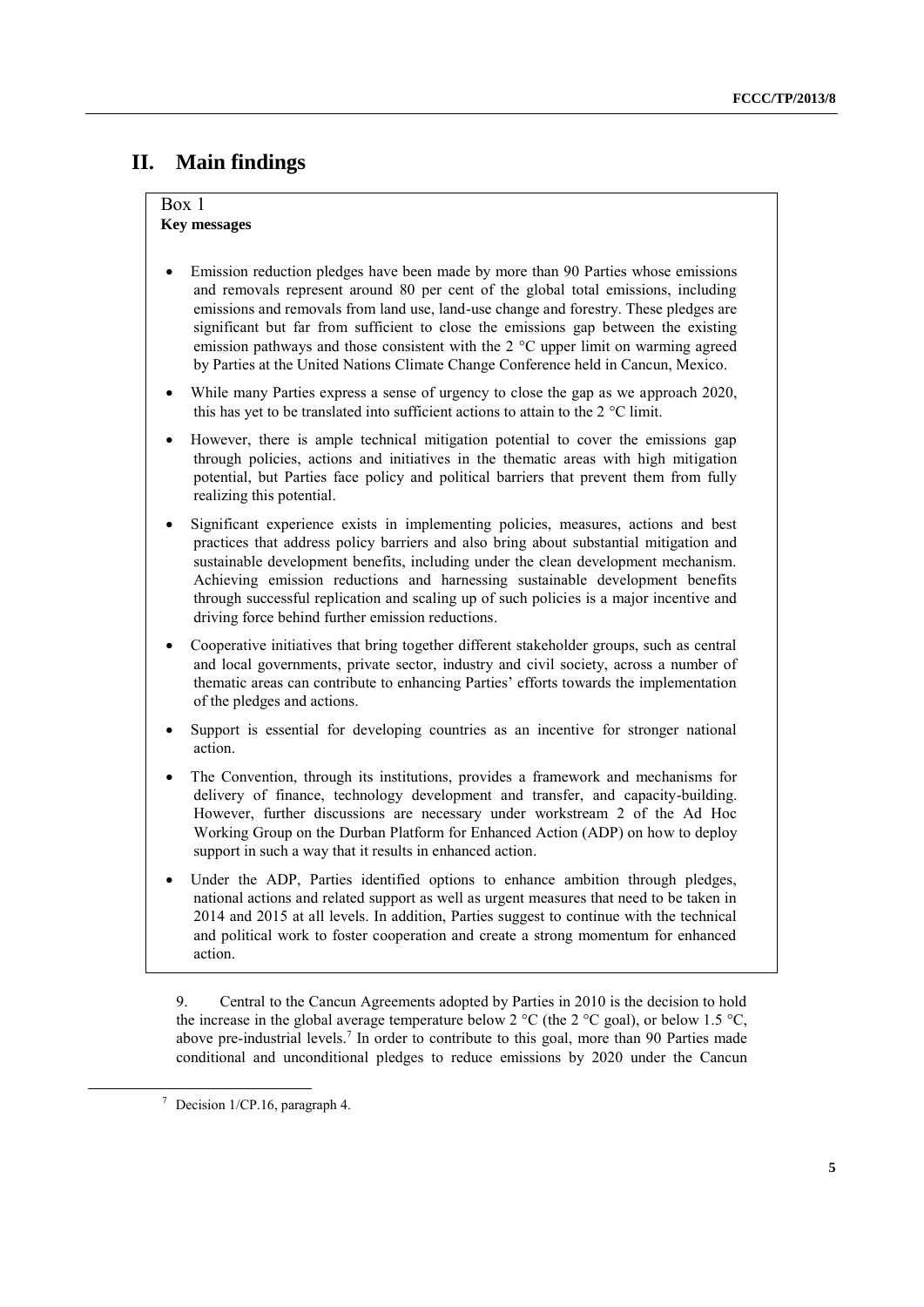Agreements (see addendum 1 to this technical paper, chapter II). For developed countries, these pledges encompass quantified economy-wide emission reduction targets under the Convention for all developed countries and quantified emission limitation or reduction commitments under the second commitment period of the Kyoto Protocol by developed countries assuming commitments for this period.<sup>8,9</sup> For developing countries, these pledges are in the form of nationally appropriate mitigation actions.<sup>10</sup> There is recognition that the full implementation of these pledges can bring sizeable emission reductions and that rapid progress has been made recently by many Parties in taking action and implementing policies to achieve these pledges. In addition, many Parties that have not made pledges are also taking action, and Parties that have made pledges are taking action in areas that were not necessarily covered by their pledges.

10. Based on the pledges and not on the total effect of all global action on climate change, a significant gap is estimated to exist between the expected aggregate emission reduction effect of Parties' pledges in terms of global annual emissions by 2020 and aggregate emission pathways consistent with the likely chance of holding the increase in the global average temperature below 2  $^{\circ}$ C, or 1.5  $^{\circ}$ C, above pre-industrial levels (see addendum 1 to this technical paper, chapter III). In the *Emissions Gap Report 2013*, UNEP updated the estimation of the emissions gap and used the latest scenarios of the Intergovernmental Panel on Climate Change (IPCC) Fifth Assessment Report. Based on this estimate, it was confirmed that further action is needed to reduce emissions by between 8 and 12 billion tonnes of carbon dioxide equivalent (Gt CO<sub>2</sub> eq) by 2020.<sup>11</sup> Since pledges were first analysed in 2009, the gap is getting larger rather than smaller and global total emissions are still increasing.

11. Limiting the warming caused by anthropogenic GHG emissions to less than 2°C will require limiting cumulative emissions from all anthropogenic sources to a quantity, which has been estimated for different degrees of certainty of staying under the warming limit for  $CO<sub>2</sub>$  emissions only, as well as factoring in other emissions.<sup>12</sup> More emissions today and in the past means fewer emissions in the future. Not closing the emissions gap by 2020 but still meeting the 2°C goal is theoretically possible since the temperature increase is determined by emissions over a period of time and not at a single point of time.<sup>12</sup> However, this would require much higher rates of global emission reductions in the medium-term, which is significantly more expensive in the medium and long term. Also, such a strategy carries with it higher risks, such as a greater risk of "lock-in" of carbon-intensive infrastructure, a limited choice of certain technologies in the medium-term, impact on economic development pathways and significantly increased risks of negative climate impacts. For these reasons closing the gap may not be feasible in practice for such scenarios and, as a result, the temperature goal would not be met.<sup>12</sup>

12. The window of opportunity to narrow the gap is closing. However, the gap can be reduced significantly if Parties take on more ambitious pledges by 2020, adopt strict rules for complying with emission reduction pledges, scale up mitigation policies and actions that deliver sustainable development benefits and address national priorities, such as economic growth, all while reducing emissions.

13. Parties recognized the urgent need to step up their mitigation effort as much as possible. They also recognized that there are many untapped options with vast proven potential to reduce emissions while also promoting economic and social development. This

<sup>8</sup> FCCC/SB/2011/INF.1/Rev.1.

Decision 1/CMP.8, annex I.

<sup>10</sup> FCCC/SBI/2013/INF.12/Rev.1.

<sup>11</sup> UNEP, 2013.

<sup>&</sup>lt;sup>12</sup> IPCC, 2013.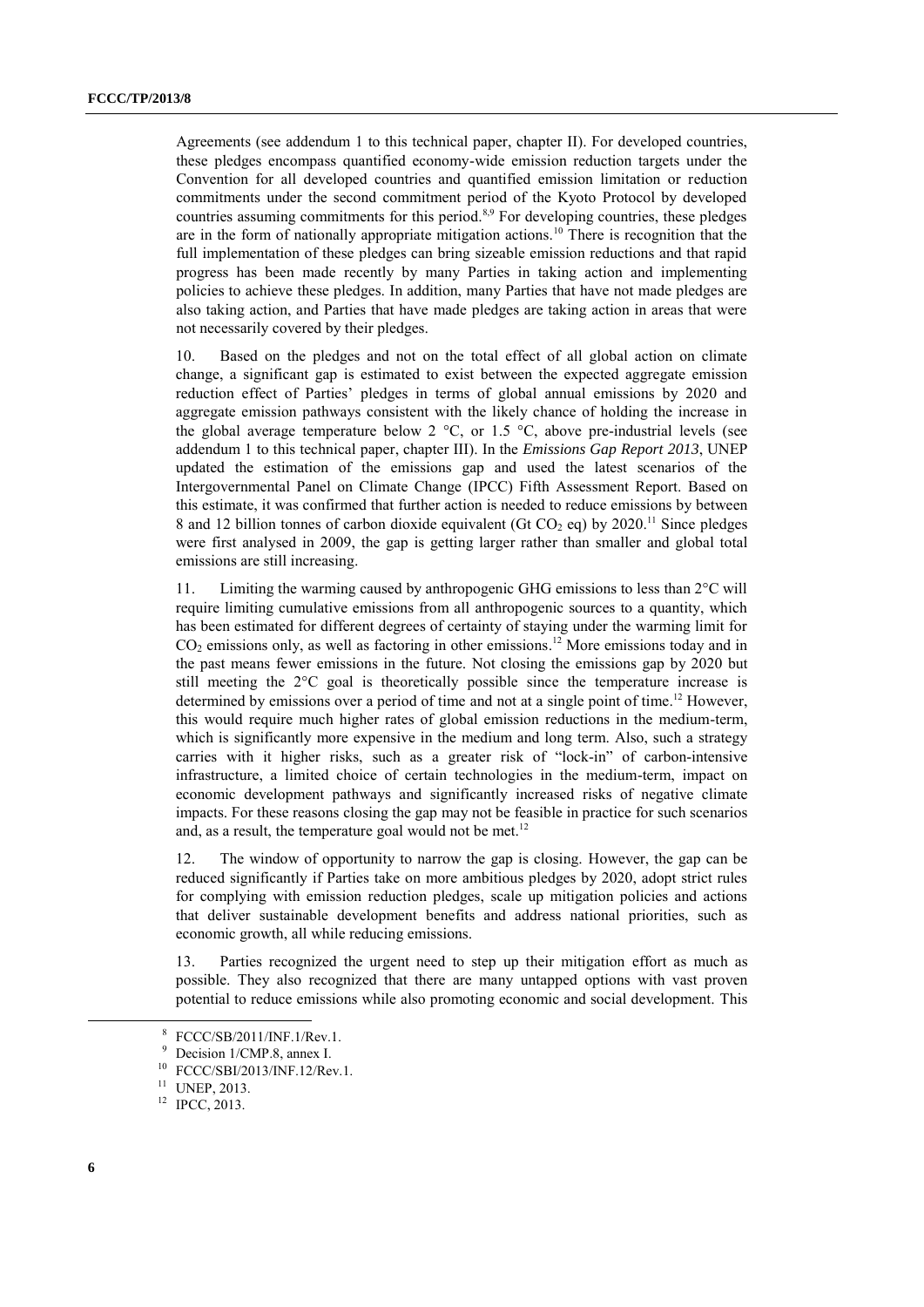potential is rapidly diminishing as we approach 2020, since it takes time to establish the right policy settings, overcome barriers and ensure successful implementation.

14. Many developing Parties expressed the view that Parties should be guided by the objective and principles of the Convention and that developed countries should take the lead in implementing their existing commitments and raising their mitigation ambition by 2020. These developing Parties also expressed the view that Parties included in Annex I to the Convention (Annex I Parties) would increase their ambition to reduce emissions in line with the ranges referred to in the IPCC Fourth Assessment Report the gap could be almost closed by  $2020$ .<sup>13</sup>

15. In their submissions, Parties and observer organizations highlighted sizeable mitigation potential available for the period ending in 2020 and referred to the estimates made by UNEP of the technical mitigation potential available by 2020 in the range of about  $17 \pm 3$  Gt CO<sub>2</sub> eq, at a marginal cost of USD  $50-100/t$  CO<sub>2</sub> eq reduced.<sup>14</sup> Parties emphasized mitigation and adaptation benefits of actions,

Governments have the power to create markets and policies that accelerate development and deployment of clean energy technologies, yet the potential of these technologies remains largely untapped.

*Source*: IEA, 2013b.

including resilience to the impacts of climate change, as well as sustainable development benefits brought about through such actions, which motivate national support for stronger action by Parties.

16. In addition, Parties' submissions suggest that there are thematic areas with high mitigation potential, such as energy supply, energy efficiency, renewable energy, transport (including international aviation and shipping), fossil-fuel subsidy reform, short-lived climate pollutants (including fluorinated gases), land use and waste (see addendum 1 to this technical paper, chapter IV). These areas offer many opportunities for mitigation action that could be employed and scaled up prior to 2020. The table below summarizes information for each thematic area in terms of mitigation potential and benefits, sustainable development benefits, barriers that prevent the utilization of this potential, examples of national actions and information on cooperative initiatives that help to address these barriers and set a foundation for ambitious action at the national and international level.

17. Policies and activities in these areas with high mitigation potential, as presented in this paper, have significant sustainable development benefits, such as promotion of lowemissions development opportunities and economic growth, reduced air pollutant

emissions, improved health conditions and reduced health care costs, and new jobs creation. Such benefits are likely to build up additional motivation for political and substantive engagement of various stakeholders. In this sense, such benefits provide incentive for further action and in many cases are a major incentive and a main driving force behind

Over 100 countries, including almost all the major economies, have set themselves renewable energy targets, while over 120 countries have put in place policies promoting renewable energy.

*Source*: REN21, 2013.

<sup>&</sup>lt;sup>13</sup> The IPCC Fourth Assessment Report provided a range of the differences between emissions in 1990 and emission allowances in 2020 for various greenhouse gas concentration levels for both Annex I Parties and Parties not included in Annex I to the Convention (non-Annex I Parties) as a group. For Annex I Parties the range is –25 per cent to –40 per cent by 2020, while for non-Annex I Parties there should be substantial deviation by 2020 from the baseline level of emissions (IPCC, 2007).

 $14$  UNEP, 2012.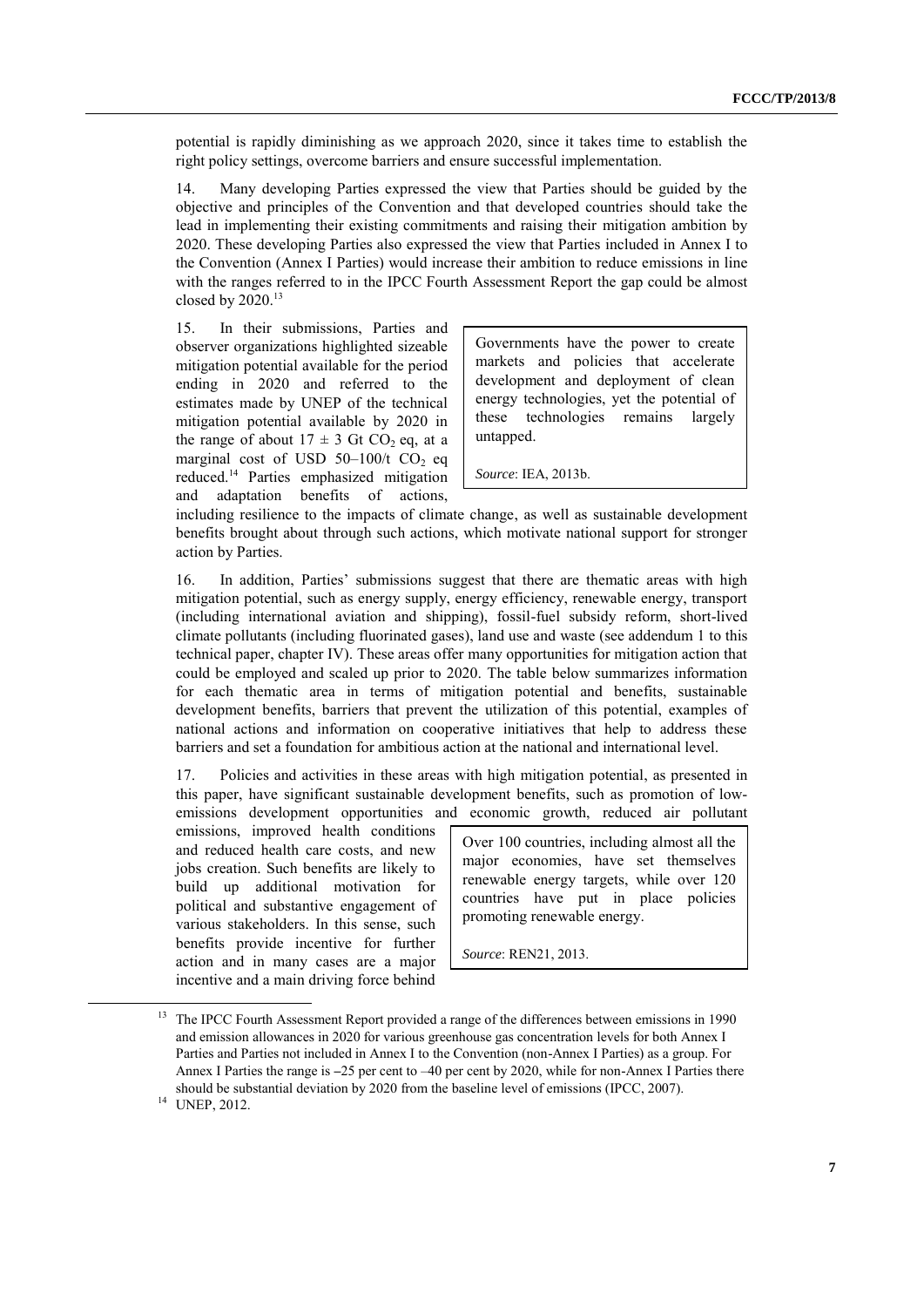many mitigation policies and efforts.

18. Parties acknowledged that setting the right incentives and providing financial, technological and capacity-building support for developing countries could help to address the policy and political barriers to mitigation actions and could lead to stronger action at all levels – subnational, national and international. Parties also acknowledged that major impediments to taking action can exist in the form of economic, institutional, information and capacity barriers.

19. To overcome these barriers, an array of existing national policies, including best practices and success stories, was highlighted in the submissions and during the ADP workshops and round tables held in 2013. Parties discussed the usefulness of information exchange on such best practices and success stories, as policies and measures of some countries could significantly benefit and impact other countries' emission levels, if the latter were to adopt similar approaches, for example as concerns energy efficiency standards for industrial motors. During such discussions, Parties identified a number of best practices and success stories that include policies supporting promotion of clean and renewable energy; setting energy or emission performance standards for buildings, appliances, and vehicles; economic and fiscal policies; and carbon and air pollution-pricing policies, such as carbon taxes, air pollution charges and market-based mechanisms, particularly the clean development mechanism (CDM). Parties acknowledged that the use of CDM can be an effective in increasing mitigation ambition, as it provides a ready-made architecture for facilitating mitigation actions. Some Parties made specific proposals to that end, such as promoting voluntary cancellation of units from CDM and funding of existing CDM projects.

#### Box 2

#### **Examples of existing national policies, measures and actions plans as highlighted by Parties in the submissions and during the workshops and round tables of the Ad Hoc Working Group on the Durban Platform for Enhanced Action held in 2013**

| <b>Brazil</b>                                                                                                                                                                                                                                    | Action plans for mitigation and adaptation in agriculture, and for prevention                                                                                                                                                                            |  |  |  |  |
|--------------------------------------------------------------------------------------------------------------------------------------------------------------------------------------------------------------------------------------------------|----------------------------------------------------------------------------------------------------------------------------------------------------------------------------------------------------------------------------------------------------------|--|--|--|--|
| <b>China</b>                                                                                                                                                                                                                                     | and control of deforestation and fires in the Cerrado and the Amazon<br>A workplan for controlling greenhouse gas emissions and the<br>Comprehensive workplan for energy conservation and emissions reduction<br>during the $12th$ five-year plan period |  |  |  |  |
| <b>European Union</b>                                                                                                                                                                                                                            | EU fluorinated gases regulation, EU directive on ecodesign of energy-related<br>products, EU climate and energy package                                                                                                                                  |  |  |  |  |
| Indonesia                                                                                                                                                                                                                                        | National action plan for reducing greenhouse gas emissions and National<br>strategy on REDD-plus <sup>a</sup>                                                                                                                                            |  |  |  |  |
| <b>Japan</b>                                                                                                                                                                                                                                     | Top-Runner programme on energy efficiency                                                                                                                                                                                                                |  |  |  |  |
| Kenya                                                                                                                                                                                                                                            | National climate change action plan for 2013-2017                                                                                                                                                                                                        |  |  |  |  |
| <b>The Philippines</b>                                                                                                                                                                                                                           | Climate change act and National climate change action plan for 2011–2028                                                                                                                                                                                 |  |  |  |  |
| <b>Tanzania</b>                                                                                                                                                                                                                                  | National forestry policy and Forest Act                                                                                                                                                                                                                  |  |  |  |  |
| United Arab Emirates Green growth strategy                                                                                                                                                                                                       |                                                                                                                                                                                                                                                          |  |  |  |  |
| <b>United Kingdom</b>                                                                                                                                                                                                                            | The UK Low Carbon Transition Plan: national strategy for climate and<br>energy                                                                                                                                                                           |  |  |  |  |
| <b>United States</b>                                                                                                                                                                                                                             | The President's Climate Action Plan, Economy standards for corporate<br>average fleet and performance standards for new power plants                                                                                                                     |  |  |  |  |
| $\boldsymbol{a}$<br>Reducing emissions from deforestation and forest degradation in developing countries; and the role of<br>conservation, sustainable management of forests and enhancement of forest carbon stocks in developing<br>countries. |                                                                                                                                                                                                                                                          |  |  |  |  |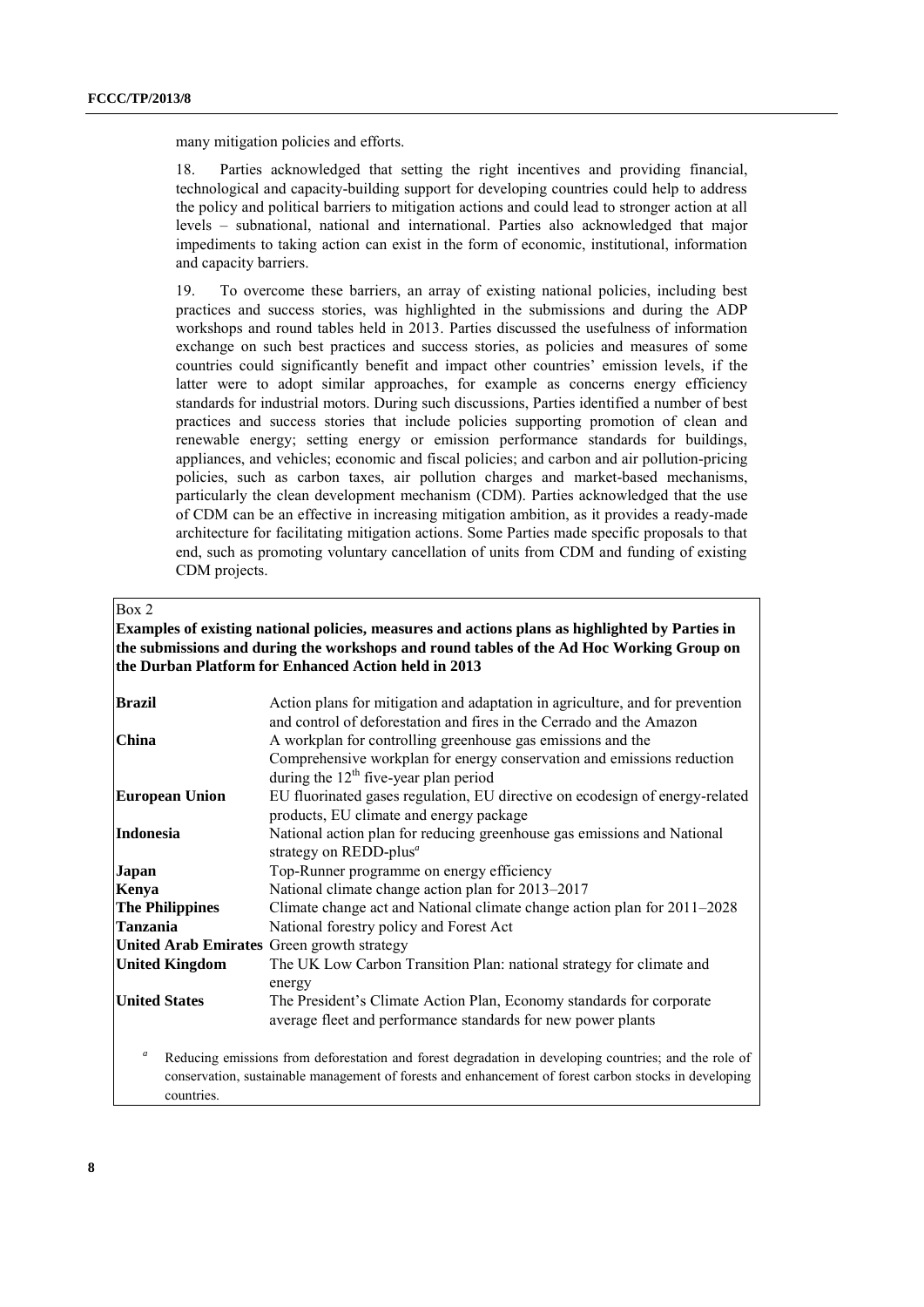20. Many efforts to enhance mitigation ambition are supported by cooperative initiatives implemented at all levels and across various thematic areas.<sup>15</sup> The range of the initiatives referred to in the submissions is very broad in terms of coverage of purpose (e.g. leading to political dialogue and/or focused on implementation), participation (e.g. involving the public and private sectors, cities and/or local governments), geographical coverage (e.g. regional and/or international), and thematic coverage (e.g. energy efficiency or waste).<sup>16</sup> These initiatives have the potential to support actions leading to emission reductions directly (e.g. by specifying emission reduction commitments for cities) or indirectly (e.g. by creating enabling environment for increased action).

21. Cooperative initiatives could help Parties to enhance actions and deliver greater emission reductions. However, it is difficult to attribute emission reductions to individual cooperative initiatives owing to the fact that the results are accounted for in national greenhouse gas inventories. In this sense, there is little value in accounting for cooperative initiatives separately from national actions. Since they are voluntary in nature, as highlighted by some Parties, cooperative initiatives facilitate action by all countries, including developing countries, and do not constitute new or additional commitments for developing countries.

22. According to the view expressed by many developing country Parties, successful implementation of national actions by developing countries is linked to access to financial, technological and capacity-building support (see addendum 1 to the technical paper, chapter V). For many Parties, enhanced delivery of financial support is linked to transparency of financial flows and the identification of sources and ways to attract financing to developing countries. The capitalization of the Green Climate Fund, enhancement of the Adaptation Fund and operationalization of the registry of nationally appropriate mitigation actions were noted as arrangements that can facilitate the provision of enhanced financial, technological and capacity-building support for developing countries.

23. The preparation of a road map by developed countries to mobilize financial support and finding ways to increase such support was considered essential by developing countries in enhancing mitigation and adaptation actions. Technology needs assessments, technology road maps and action plans are also seen as instrumental in facilitating technology development and transfer to developing countries. The full operationalization of the Technology Mechanism is viewed by many Parties as critical to enabling enhanced actions by developing countries. The importance of capacity-building support is also recognized.

24. With regard to the options and next steps to enhance mitigation ambition, some Parties identified a comprehensive process that is relevant to increasing the ambition of pledges and of action and related support. This process includes steps of more general and cross-cutting nature, such as the clarification of pledges, recognition of efforts, transparency of mitigation efforts and assessment (see addendum 2 to this technical paper, chapter II). A number of Parties made more specific proposals under ADP workstream 2 that could be grouped into two broad sets of options described below (see addendum 2 to this technical paper, chapters III and IV).

25. One set of options focuses on proposals for enhancing the ambition of pledges. These proposals suggest that the ADP would call on Parties to address the conditions associated with their pledges, to broaden the scope of pledges, and to adhere to strict

<sup>&</sup>lt;sup>15</sup> The secretariat is setting up a portal which contains a database of selected cooperative initiatives accompanied by a description and specifications of type, coverage, participation and other aspects. The portal will be available at <http://unfccc.int/7785>.

<sup>&</sup>lt;sup>16</sup> Weischer and Morgen, 2012 and Blok et al, 2012.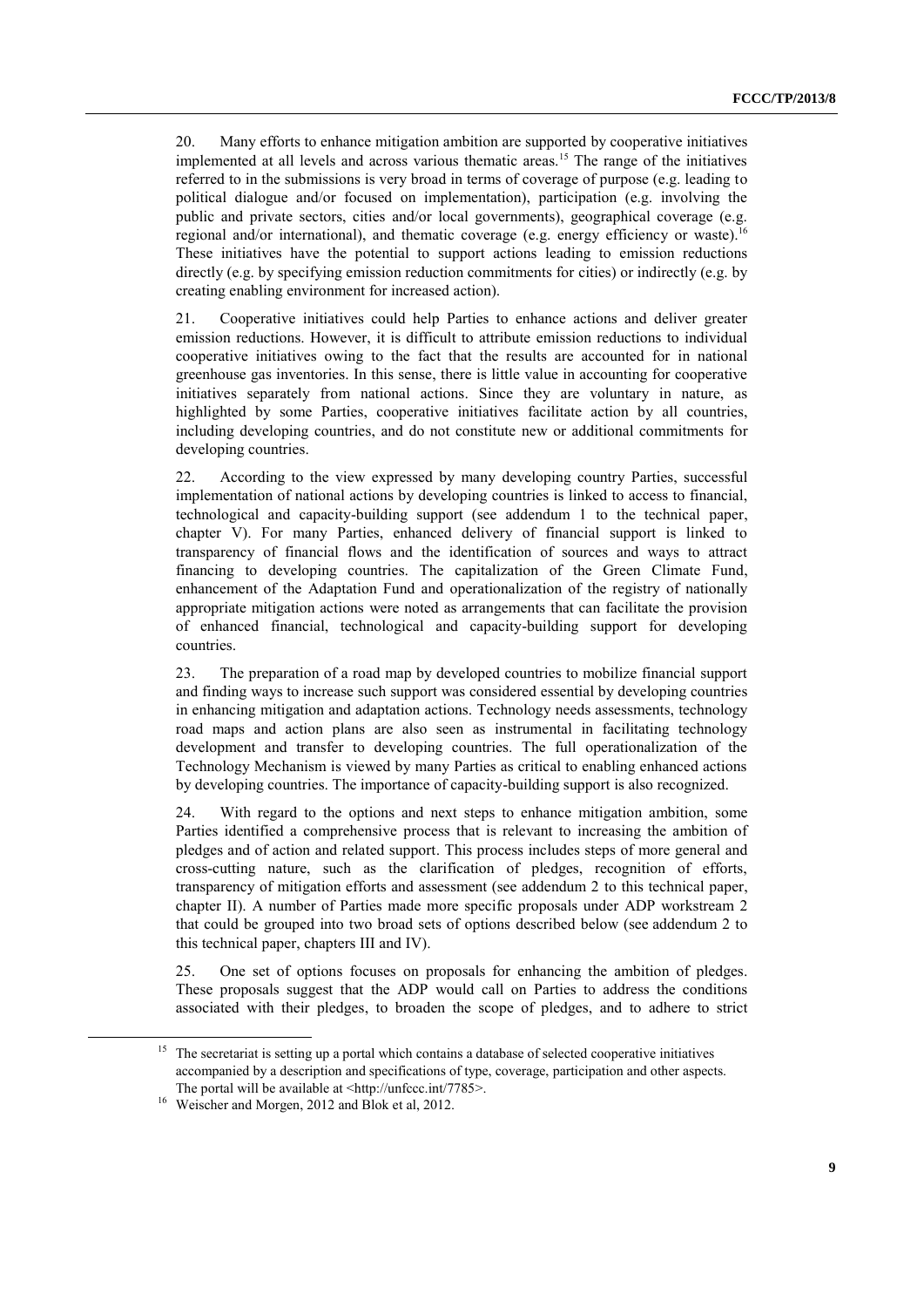accounting rules. Parties that have not made emission reduction pledges would be invited to do so, and all Parties could be invited to make new, more ambitious pledges. Finally, under this set of options, some Parties propose that Parties to the Kyoto Protocol ratify the amendment to the Kyoto Protocol urgently and implement the provision contained in decision 1/CMP.8, paragraph 7, to revisit their quantified emission limitation and reduction commitments for the second commitment period at the latest by 2014.

26. The second set of options focuses on proposals in relation to the ambition of mitigation actions and of financial, technological and capacity-building support. It encompasses options relating to the identification of best practice national actions, recognition of cooperative initiatives and their role in catalysing action towards increasing ambition, and assessment of the ways to provide enhanced financial, technological and capacity-building support to developing countries. Also, it was suggested that in addition to work under the ADP, the UNFCCC can play a role in strengthening national mitigation processes aimed at assessing emission sources, identifying mitigation opportunities, facilitating investment and implementing relevant actions*.* 

27. To advance ADP workstream 2, it was proposed by Parties that as ADP continues its technical work in 2014 and 2015 in the form of technical workshops, it should also establish relevant links to work at the political level, comprehensively covering, mitigation, adaptation and support (see addendum 2 to this technical paper, chapter V). Parties made a number of specific process-related proposals for such technical work in areas with mitigation potential, to be done in 2014, such as further discussing mitigation opportunities in the areas of land use and biofuels. One group of Parties, supported by others, proposed a detailed technical and interactive process under workstream 2 with the objective of identifying specific policies and technologies with the potential to rapidly and costeffectively reduce emissions in the near term and policies that can enable more widespread implementation of such technologies.

28. Several Parties proposed a range of issues that require a decision by the Conference of Parties at its nineteenth session. This range of issues include a call to Parties to raise the ambition of their emission reduction pledges and their financial support accompanied by an acknowledgement of the leadership role of developed country Parties, a recognition of efforts by Parties and cooperative initiatives, an invitation to the Montreal Protocol to consider a phase-down in the production and consumption of hydrofluorocarbons, a recognition of early action taken before 2020 under the 2015 agreement, ,and a call for a work programme under the Subsidiary Body for Scientific and Technological Advice until 2015. Actions taken under such a decision could form an input to the preparation for the September 2014 Leaders' Summit convened by the United Nations Secretary-General. Overall, Parties expect that work at the technical and political level can foster cooperation and create a strong momentum for action at the national and international level.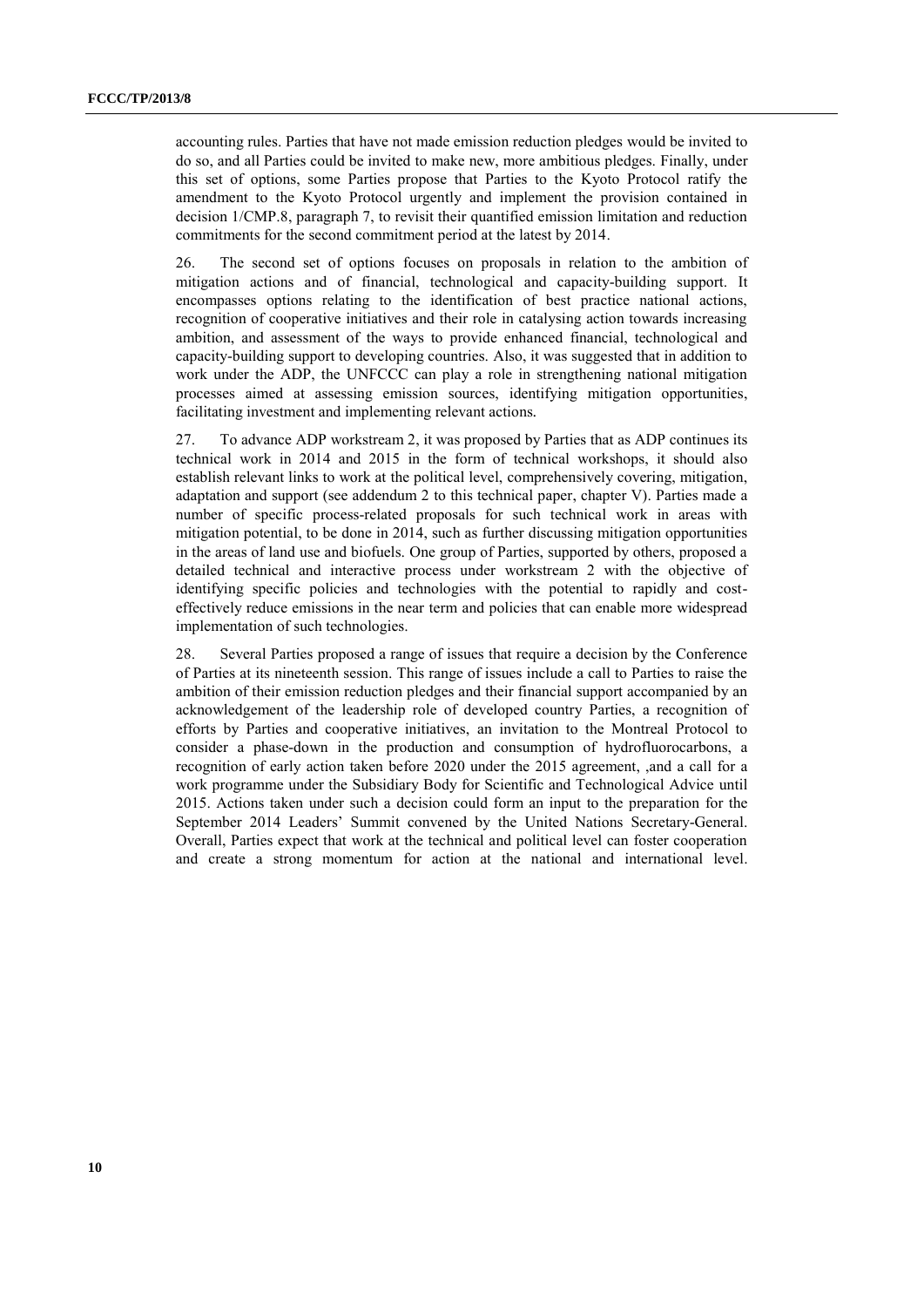| Thematic area <sup>a</sup>                                                                                                                                                 | Mitigation potential<br>and benefits by<br>2020 in Gt CO <sub>2</sub> eq <sup>b</sup>           | Sustainable development benefits Barriers                                                                                                                                                                                      |                                                                                                                                                                                                                                                                                                                     | Examples of national actions                                                                                                                                                                                                                                                                                                                                                  | <b>Indicative</b><br>number of<br>cooperative<br><i>initiatives</i> <sup>c</sup> |
|----------------------------------------------------------------------------------------------------------------------------------------------------------------------------|-------------------------------------------------------------------------------------------------|--------------------------------------------------------------------------------------------------------------------------------------------------------------------------------------------------------------------------------|---------------------------------------------------------------------------------------------------------------------------------------------------------------------------------------------------------------------------------------------------------------------------------------------------------------------|-------------------------------------------------------------------------------------------------------------------------------------------------------------------------------------------------------------------------------------------------------------------------------------------------------------------------------------------------------------------------------|----------------------------------------------------------------------------------|
| Energy supply<br>Fuel switching limiting<br>inefficient coal use<br>Renewable energy<br>sources<br>Carbon capture and<br>storage<br>Methane from fossil-fuel<br>production | $2.2 - 3.9$<br>$0.5 - 1$<br>$1.5 - 2.5$<br>(electricity and<br>heat only)<br>$0.2 - 0.4$<br>0.6 | Energy security<br>$\bullet$<br>Economic diversity and<br>resilience<br>Reduced air pollution and •<br>$\bullet$<br>health costs                                                                                               | Higher costs of low-carbon options<br>$\bullet$<br>compared to conventional fossil-fuel<br>options<br>High increase in the demand for<br>electricity driven by economic<br>growth and the lack of affordable<br>alternatives to fossil fuels to meet<br>such demand<br>Market organization and price<br>distortions | Emissions trading (pricing<br>$\bullet$<br>carbon)<br>Carbon taxes (pricing carbon)<br>$\bullet$<br>Emission standards (avoiding<br>carbon lock-in)<br>Technology-specific support for<br>research, development and<br>demonstration (enabling future<br>reductions, bringing costs down)                                                                                     | 23                                                                               |
| Energy efficiency<br>Building heating and<br>cooling<br>Appliances and lighting<br>Industry<br>Transport                                                                   | Up to $2.9$<br>0.5<br>0.5<br>0.4<br>0.2                                                         | Macroeconomic benefits<br>$\bullet$<br>Often cost-effective<br>Social improvements<br>Reduced air and water<br>pollution and health costs<br>Positive impact on public<br>$\bullet$<br>budgets and fossil-fuel<br>import bills | High upfront capital costs and<br>$\bullet$<br>perceived capital risk<br>• Lack of affordable technologies<br>suitable to local conditions<br>Market organization, price<br>$\bullet$<br>distortions and split incentives<br>• Information barriers                                                                 | Minimum performance<br>standards (overcoming<br>investment risks)<br>Energy-saving obligations,<br>possibly with certificate trading<br>(overcoming investment risks)<br>Energy audits and negotiated<br>$\bullet$<br>agreements (awareness-raising)                                                                                                                          | 24                                                                               |
| Renewable energy<br>Electricity and heat<br>production<br><b>Biofuels</b>                                                                                                  | $1.5 - 2.5$                                                                                     | Social improvements<br>$\bullet$<br>Macroeconomic benefits<br>Reduced air and water<br>pollution and health costs<br>Positive impact on public<br>$\bullet$<br>budgets and fossil-fuel<br>import bills                         | • High upfront capital costs and<br>perceived capital risk<br>• Lack of affordable technologies that •<br>are suitable to local conditions<br>Market organization and price<br>$\bullet$<br>distortions                                                                                                             | • Renewable energy targets<br>(providing long-term stability)<br>Feed-in tariffs (lower costs)<br>Obligations to supply a share of<br>electricity, heat and fuels from<br>renewable sources (overcoming<br>investment risks)<br>Tradable certificates (pricing<br>carbon)<br>Net metering (overcoming<br>storage)<br>Direct subsidies or tax credits<br>(bringing costs down) | 24                                                                               |
| Transport<br>Land-based transport                                                                                                                                          | $1.7 - 2.5$                                                                                     | Improved health and safety •<br>Job creation                                                                                                                                                                                   | High upfront capital costs and<br>perceived capital risk<br>Market organization and price<br>$\bullet$<br>distortions                                                                                                                                                                                               | Avoid (transport-related land-<br>use policies, avoiding carbon<br>$lock-in)$<br>Shift (bus rapid transit, avoiding<br>carbon lock-in)<br>Improve (vehicle performance                                                                                                                                                                                                        | 24                                                                               |

| Overview of thematic areas, their mitigation potential, benefits as well as barriers related to national action and cooperative initiatives |  |  |  |
|---------------------------------------------------------------------------------------------------------------------------------------------|--|--|--|
|                                                                                                                                             |  |  |  |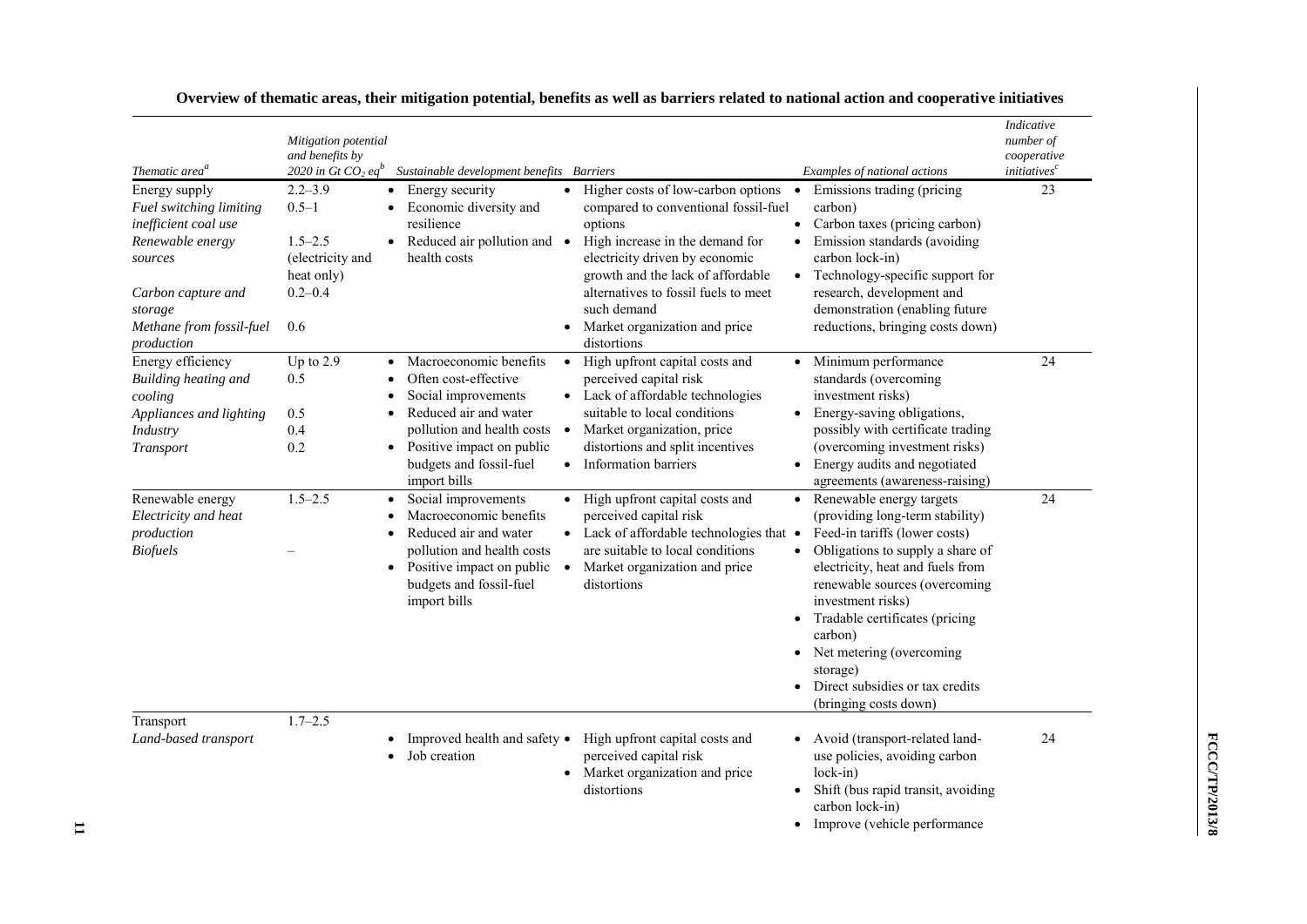| Thematic area <sup>a</sup>                                                                                                                    | Mitigation potential<br>and benefits by<br>2020 in Gt CO <sub>2</sub> eq <sup>p</sup> | Sustainable development benefits Barriers                                                                                                                     |                                                                                                                                                                                                                                                                                                                                                                                                                         | Examples of national actions                                                                                                                                                                                                                                                                                                                    | Indicative<br>number of<br>cooperative<br><i>initiatives</i> <sup>c</sup> |
|-----------------------------------------------------------------------------------------------------------------------------------------------|---------------------------------------------------------------------------------------|---------------------------------------------------------------------------------------------------------------------------------------------------------------|-------------------------------------------------------------------------------------------------------------------------------------------------------------------------------------------------------------------------------------------------------------------------------------------------------------------------------------------------------------------------------------------------------------------------|-------------------------------------------------------------------------------------------------------------------------------------------------------------------------------------------------------------------------------------------------------------------------------------------------------------------------------------------------|---------------------------------------------------------------------------|
| Aviation and shipping                                                                                                                         | $0.3 - 0.5$                                                                           | Development and diffusion •<br>$\bullet$<br>of new technologies<br>Air quality improvement<br>٠<br>Job creation<br>$\bullet$                                  | Increasing traffic volumes<br>Trade-offs between reducing carbon<br>emissions and increasing nitrogen<br>oxide emissions<br>Indirect emissions (from land-use<br>change and biofuel production)<br>Market organization and price<br>distortions                                                                                                                                                                         | standards, overcoming<br>investment risks)<br>Air traffic management<br>$\bullet$<br>(allowing efficient routes)<br>Shipping energy management<br>$\bullet$<br>plans (awareness-raising)<br>Aircraft and ship emissions<br>standards (overcoming<br>investment risks)<br>Emissions trading schemes                                              | 5                                                                         |
| Fossil fuel subsidy reform 1.5-4.5                                                                                                            |                                                                                       | Economic growth<br>Enhancing development<br>and diffusion of new<br>technologies<br>Environmental and health $\bullet$<br>benefits<br>Social welfare benefits | Lack of information<br>Lack of administrative capacity<br>Concerns regarding adverse<br>economic impacts<br>Concerns regarding adverse impacts<br>on the poor<br>Opposition from specific interest<br>groups                                                                                                                                                                                                            | (pricing carbon)<br>Reform plan<br>$\bullet$<br>Communications strategy<br>(getting public buy-in)<br>Phased energy price increases<br>(softening adverse economic<br>impacts)<br>Improved efficiency of state-<br>$\bullet$<br>owned enterprises (act by<br>example)<br>Targeted measures to avoid<br>$\bullet$<br>adverse impacts on the poor | -1                                                                        |
| Reducing short-lived<br>climate pollutants,<br>including fluorinated<br>$\mathbf{g} \mathbf{a} \mathbf{s} \mathbf{e} \mathbf{s}^d$<br>General | 1.1                                                                                   | Improved health and air<br>$\bullet$<br>quality<br>Improved quality of<br>$\bullet$<br>agricultural production and •<br>ecosystems<br>$\bullet$<br>٠          | Residential: high fuel and technology.<br>costs, low awareness of health<br>impacts<br>Agriculture and forestry: weak<br>enforcement, low stakeholder<br>awareness, high costs of modified<br>feed<br>Industrial processes: limited access<br>to finance and community awareness<br>Fossil-fuel industry: high investment<br>costs and technical constraints<br>Transport: unavailability of ultra-low<br>sulphur fuels | Regulation (overcoming<br>investments risks)<br>Economic incentives (pricing<br>emissions)                                                                                                                                                                                                                                                      | $\mathfrak{Z}$                                                            |
| <b>Fluorinated</b> gases                                                                                                                      | 0.5                                                                                   | Energy savings<br>Adaptation                                                                                                                                  | Need for technical developments<br>Flammability and toxicity risks<br>Regulations and standards that<br>inhibit the use of alternatives                                                                                                                                                                                                                                                                                 | Vehicle refrigerant regulation<br>$\bullet$<br>(overcoming investment risks)<br>• National and regional<br>fluorinated gas regulations                                                                                                                                                                                                          | 1                                                                         |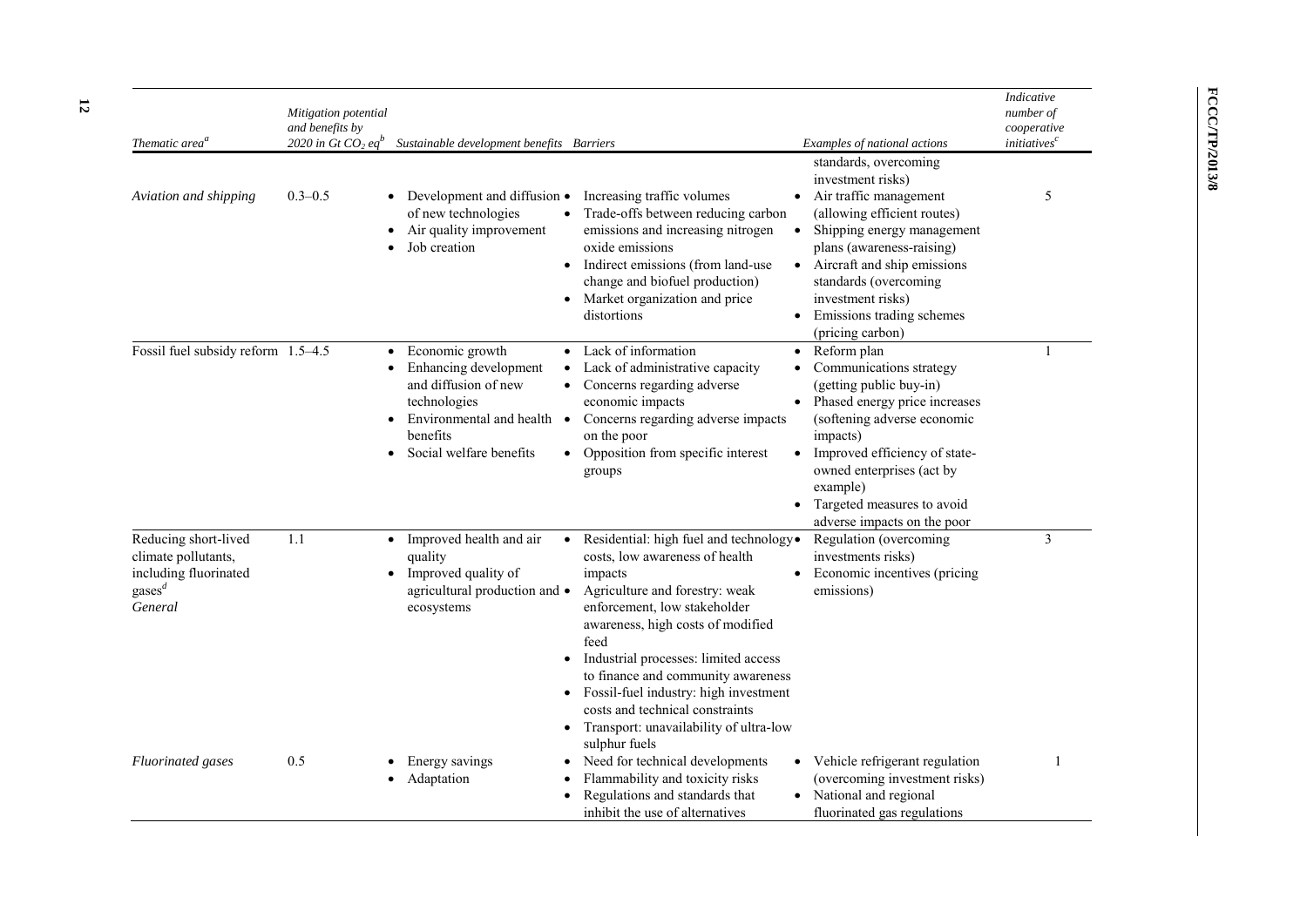| Thematic area <sup>a</sup>          | Mitigation potential<br>and benefits by<br>2020 in Gt CO <sub>2</sub> eq <sup>v</sup> | Sustainable development benefits Barriers                                                                                                         |                                                                                                                                                                                            | Examples of national actions                                                      | <b>Indicative</b><br>number of<br>cooperative<br><i>initiatives</i> <sup>c</sup> |
|-------------------------------------|---------------------------------------------------------------------------------------|---------------------------------------------------------------------------------------------------------------------------------------------------|--------------------------------------------------------------------------------------------------------------------------------------------------------------------------------------------|-----------------------------------------------------------------------------------|----------------------------------------------------------------------------------|
|                                     |                                                                                       |                                                                                                                                                   | Insufficient supply of components<br>Investment costs<br>Lack of relevant skills                                                                                                           | (overcoming investment risks)                                                     |                                                                                  |
| Land use<br>Forestry<br>Agriculture | $1.3 - 4.2$<br>$1.1 - 4.3$                                                            | Environmental protection<br><b>Biodiversity</b><br>Job creation<br>Adaptation                                                                     | Lack of finance<br>Poor enabling environment<br>Lack of access to effective low-cost $\bullet$<br>technology<br>Vulnerability of forest resources<br>Poor data<br>Drivers of deforestation | Protected areas expansion<br>Command and control measures<br>Economic instruments | 23                                                                               |
| Waste                               | 0.8                                                                                   | Public health improvements.<br>Environmental protection $\bullet$<br>Closing the nutrient cycle<br>$\bullet$<br>and avoiding methane<br>emissions | Lack of finance<br>Lack of capability to assess benefits $\bullet$<br>Lack of technology transfer                                                                                          | Composting<br>Waste regulation (e.g.<br>landfilling)                              |                                                                                  |

<sup>a</sup> Thematic areas partly overlap. A description of the areas can be found in Addendum 1.

<sup>b</sup> Mitigation potential estimates for energy efficiency and renewable energy are from IEA, 2012. Mitigation potential estimates for fossil-fuel subsidy reform are from IMF, 2013. Mitigation potential estimates for reducing emissions from fluorinated greenhouse gases and reducing shortlived climate pollutants are from UNEP, 2011c. Mitigation potential estimates for transport, land use and waste are from UNEP, 2012. Some estimates are probably underestimated compared to others, owing to the use of different sources and methodologies. Potential values are not strictly comparable and are not additive, as they partly overlap.

<sup>c</sup> The number of cooperative initiatives is indicative because not all initiatives may be included and for some the coverage is unclear or ambiguous, while some other initiatives are cross-cutting in terms of their thematic coverage.

<sup>*d*</sup> Some short-lived climate pollutants are outside of the definition of the emissions gap. Assuming full implementation of measures by 2020, the impact of the emission reductions achieved in that year on the global temperature over a  $100$ -year time horizon would be about 1.1 Gt CO<sub>2</sub> eq.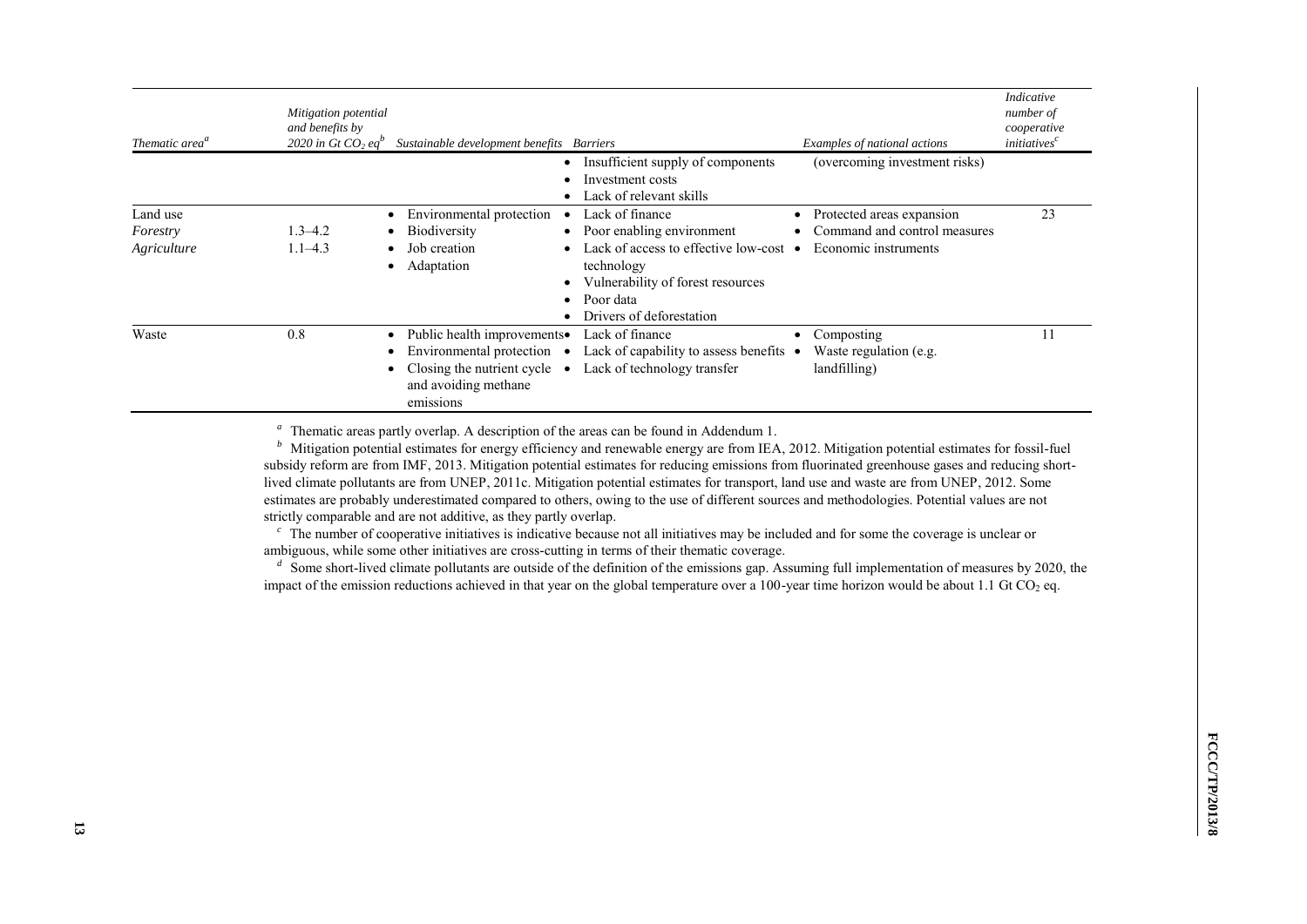## **References**

Blok K, Höhne N, van der Leun K and Harrison N. 2012. *Bridging the greenhouse-gas emissions gap. Nature Climate Change*. 2: pp. 471–474. Available at <http://www.nature.com/nclimate/journal/v2/n7/full/nclimate1602.html>.

Burniaux J and Chateau J. 2011. *Mitigation Potential of Removing Fossil Fuel Subsidies: A General Equilibrium Assessment*. OECD Economics Department Working Papers, No. 853. Available at <http://www.oecd-ilibrary.org/economics/mitigation-potential-of-removingfossil-fuel-subsidies\_5kgdx1jr2plp-en>.

Department for Energy and Climate Change. 2012. *CCS Roadmap: Supporting deployment of Carbon Capture and Storage in the UK.* Available at

<https://www.gov.uk/government/uploads/system/uploads/attachment\_data/file/48317/489 9-the-ccs-roadmap.pdf>.

Environment Protection Agency. 2012. *Benefits of Addressing HFCs under the Montreal Protocol*. Stratospheric Protection Division, Office of Atmospheric Programs, Office of Air and Radiation. Available at

<http://www.epa.gov/ozone/downloads/Benefits%20of%20Addressing%20HFCs%20Unde r%20the%20Montreal%20Protocol,%20June%202012.pdf>.

Energy for a Sustainable Future. 2010 *Report of the UN Secretary-General's Advisory Group on Energy and Climate Change. Summary report and recommendations*. Available at

<http://www.un.org/wcm/webdav/site/climatechange/shared/Documents/AGECC%20sum mary%20report%5B1%5D.pdf>.

FCCC/SB/2011/INF.1/Rev.1.Compilation of economy-wide emission reduction targets to be implemented by Parties included in Annex I to the Convention. Revised note by the secretariat. Available at

<http://unfccc.int/documentation/documents/items/3595.php?id=3595&searchterm=FCCC %2FSB%2F2011%2FINF.1%2FRev.1>.

FCCC/SB/2011/INF.1/Rev.1.Compilation of economy-wide emission reduction targets to be implemented by Parties included in Annex I to the Convention. Revised note by the secretariat. Available at

<http://unfccc.int/documentation/documents/items/3595.php?id=3595&searchterm=FCCC %2FSB%2F2011%2FINF.1%2FRev.1>.

FCCC/SBI/2013/INF.12/Rev.1. Compilation of information on nationally appropriate mitigation actions to be implemented by developing country Parties. Revised note by the secretariat. Available at

<http://unfccc.int/documentation/documents/items/3595.php?id=3595&searchterm=FCCC %2FSBI%2F2013%2FINF.12%2FRev.2>.

FCCC/SBSTA/2013/INF.7. Third synthesis report on technology needs identified by Parties not included in Annex I to the Convention. Note by the secretariat. Available at <http://unfccc.int/documentation/documents/items/3595.php?id=3595&searchterm=FCCC %2FSBSTA%2F2013%2FINF.7>.

Frankfurt School-UNEP Centre/BNEF. 2013. *Global Trends in Renewable Energy Investment 2013.* Available at <http://fs-unep-centre.org/publications/global-trendsrenewable-energy-investment-2013>.

G20. 2012. *Summary of Progress Reports to G-20 Leaders on the Commitment to Rationalize and Phase Out Inefficient Fossil Fuel Subsidies*. Available at <http://www.g20mexico.org/images/stories/canalfinan/deliverables/energy\_markets/Fossil\_ Fuel Subsidies.pdf>.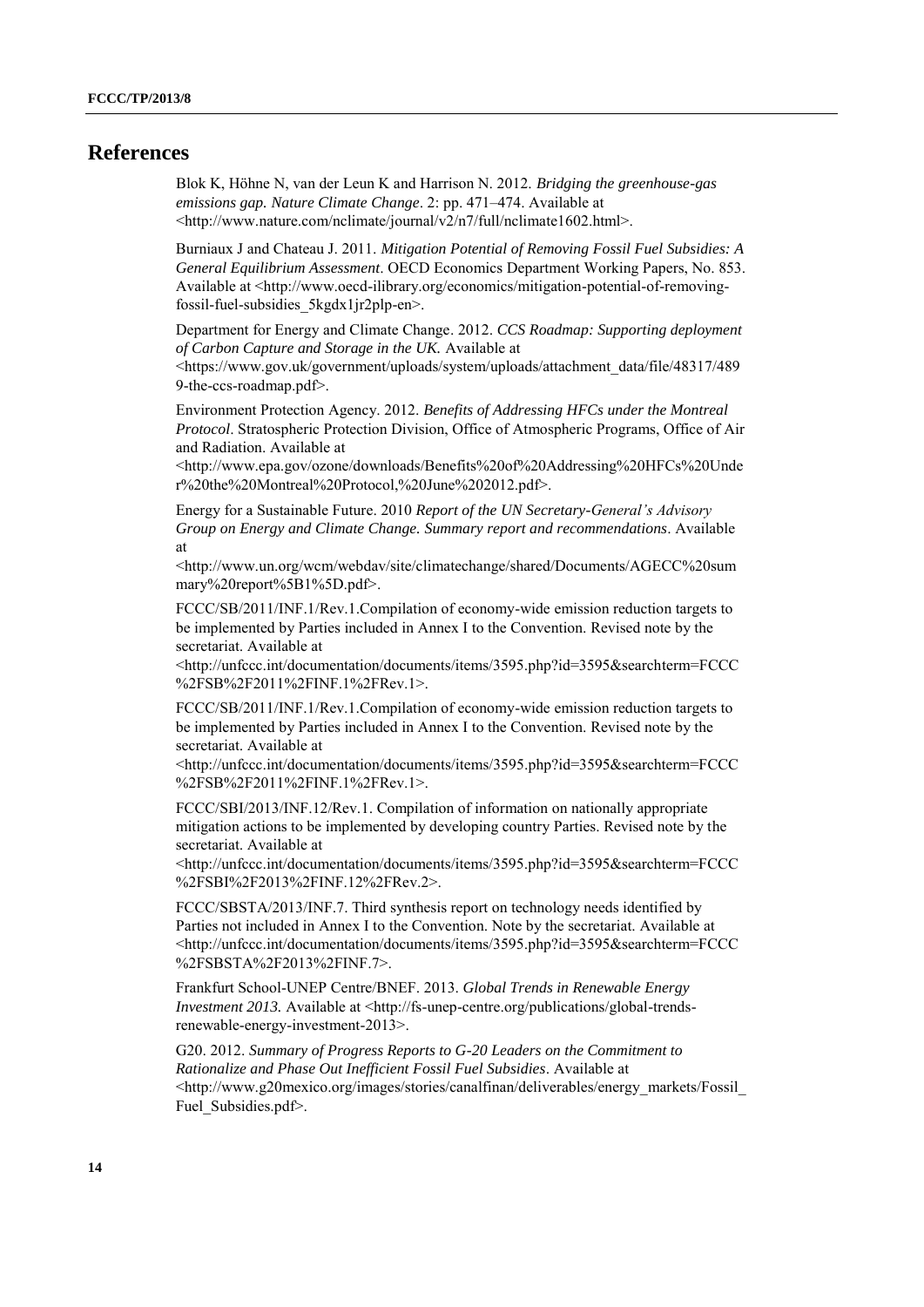Intergovernmental Panel on Climate Change. 2007. *Working group III contribution to the IPCC Fourth Assessment report. Climate Change 2007: Mitigation of Climate Change. Chapter on Policies, Instruments and Co-operative Arrangements*. Available at <http://www.ipcc.ch/pdf/assessment-report/ar4/wg3/ar4-wg3-chapter13.pdf>.

O. Edenhofer, R. Pichs-Madruga, Y. Sokona, K. Seyboth, P. Matschoss, S. Kadner, T. Zwickel, P. Eickemeier, G. Hansen, S. Schlömer, C. von Stechow (eds)). 2011. *Special Report on Renewable Energy Sources and Climate Change Mitigatio*n. *Prepared by Working Group III of the Intergovernmental Panel on Climate Change*. Intergovernmental Panel on Climate Change. (Available at <http://srren.ipcc-wg3.de/report>.

Intergovernmental Panel on Climate Change. 2013. *Working group I contribution to the IPCC Fifth Assessment Report. Climate Change 2013: The Physical Science Basis.* Available at <http://www.climatechange2013.org/images/uploads/WGIAR5\_WGI-12Doc2b\_FinalDraft\_All.pdf>.

International Carbon Action Partnership. Map of national emissions trading systems. Available at

<http://icapcarbonaction.com/index.php?option=com\_wrapper&view=wrapper&Itemid=147>.

International Civil Aviation Organization. 2011. *A marginal abatement cost curve model for the UK aviation sector*. PPRO 4/8/56. EMRC/AEA Technical report. Available at <http://www.icao.int/environmentalprotection/Documents/ActionPlan/UK\_AbatementModel\_en.pdf>.

International Council on Clean Transportation. 2011. *Reducing Greenhouse Gas Emissions from Ships: Cost effectiveness of available options.* White paper number 11. <http://www.theicct.org/sites/default/files/publications/ICCT\_GHGfromships\_jun2011.pdf  $>$ .

International Energy Agency database on policies and measures for renewable energy. Available at <http://www.iea.org/policiesandmeasures>.

International Energy Agency. 2011. *25 Energy Efficiency Policy Recommendations – 2011 Update*. Available at

<http://www.iea.org/publications/freepublications/publication/25recom\_2011.pdf>.

International Energy Agency. 2012. *World Energy Outlook 2012.* Available at <http://www.worldenergyoutlook.org/publications/weo-2012/>.

International Energy Agency. 2013a. *World Energy Outlook Special Report 2013. Redrawing the Energy-Climate Map*. Available at <http://www.worldenergyoutlook.org/media/weowebsite/2013/energyclimatemap/Redrawi ngEnergyClimateMap.pdf>.

International Energy Agency. 2013b. *Tracking clean energy progress 2013.* IEA input to Clean Energy Ministerial. Available at <http://www.iea.org/publications/TCEP\_web.pdf>

International Institute for Applied Systems Analysis. 2012. *Global Energy Assessment: Toward a more Sustainable Future.* Available at <http://www.iiasa.ac.at/web/home/research/Flagship-Projects/Global-Energy-Assessment/GEA-Summary-web.pdf>.

International Labour Organization. 2012. *Working Towards Sustainable Development: Opportunities for Decent Work and Social Inclusion in a Green Economy*. Geneva: ILO. Available at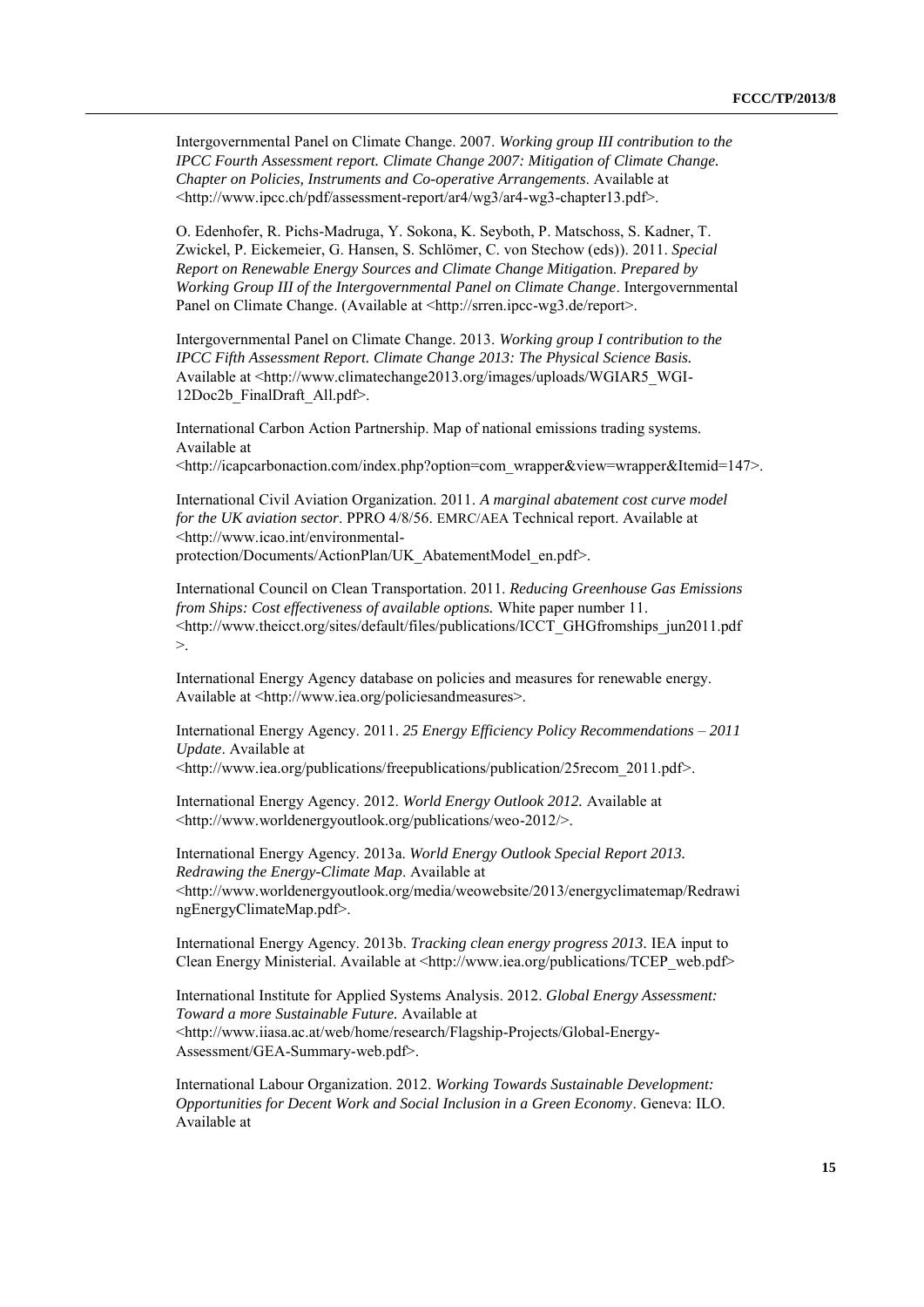<http://www.ilo.org/wcmsp5/groups/public/@dgreports/@dcomm/@publ/documents/publi cation/wcms\_181836.pdf>.

International Monetary Fund. 2013. *Energy Subsidy Reform: Lessons and Implications*. Executive Summary. Available at

<http://www.imf.org/external/np/pp/eng/2013/012813.pdf>.

International Partnership on Mitigation and MRV. Available at <http://mitigationpartnership.net/map>.

International Renewable Energy Agency. 2012. *Local Government Regulation Ordinances and Laws to Promote Renewable Energy*. Summary . Available at <http://www.irena.org/Publications/RE\_Policy\_Cities\_CaseStudies/IRENA%20cities%20c ase%206%20Sao%20Paulo.pdf>.

International Renewable Energy Agency. 2013. *IRENA's Renewable Energy Roadmap 2030 (REMAP 2030)*, THE REMAP PROCESS Version 19, International Renewable Energy Agency, June 2013

McKinsey & Company. 2009. *Pathways to a low-carbon economy: Version 2 of the global greenhouse gas abatement cost curve*. Available at <www.mckinsey.com>.

Renewable Energy Policy Network for the 21th Century (REN21). 2013. *Renewables 2013 Global Status Report*. Available at <http://www.ren21.net/gsr>.

Singh, U. 2013. *Carbon capture and storage: an effective way to mitigate global warming* Current Science, 105 (7): pp. 914-922. Available at <http://www.currentscience.ac.in/Volumes/105/07/0914.pdf >.

Townshend T, Fankhauser S, Aybar R, Collins M, Nachmany T, Landesman M and Pavese

C (eds.). GLOBE International. 2013. *The GLOBE Climate Legislation Study: A Review of Climate Change Legislation in 33 Countries. Third Edition*. Available at <http://www.globeinternational.org/images/climate-study/3rd\_GLOBE\_Report.pdf>.

United Nations-Energy. 2009, *Policies and measures to realise industrial energy efficiency and mitigate climate change*, UN-Energy Energy Efficiency Cluster

United Nations Environment Programme. 2011a. *HFCs: A Critical Link in Protecting Climate and the Ozone Layer*. A UNEP synthesis report. Available at <http://www.unep.org/dewa/portals/67/pdf/HFC\_report.pdf>.

United Nations Environment Programme. 2011b. *Near-term Climate Protection and Clean Air Benefits: Actions for Controlling Short-Lived Climate Forcers.* A UNEP synthesis report. Available at

<http://www.unep.org/pdf/Near\_Term\_Climate\_Protection\_&\_Air\_Benefits.pdf>.

United Nations Environment Programme. 2011c. *Bridging the Emissions Gap*. A UNEP synthesis report. UNEP. Available at <http://www.unep.org/pdf/UNEP\_bridging\_gap.pdf>.

United Nations Environment Programme. 2012. *The Emissions Gap Report 2012*. A UNEP synthesis report. UNEP. Available at <http://www.unep.org/pdf/2012gapreport.pdf>.

United Nations Environment Programme. 2013. *The Emissions Gap Report 2013.* Under publication.

Weischer L and Morgen J. 2012. *Climate clubs: can small groups of countries make a big difference in addressing climate change*? Review of European Community and International Environmental Law. 3(21): pp. 177–192.

World Bank. 2013. *Mapping carbon pricing initiatives – development and prospects*. Washington: World Bank. Available at <http://www-

wds.worldbank.org/external/default/WDSContentServer/WDSP/IB/2013/05/23/000350881 \_20130523172114/Rendered/PDF/779550WP0Mappi0til050290130morning0.pdf>.